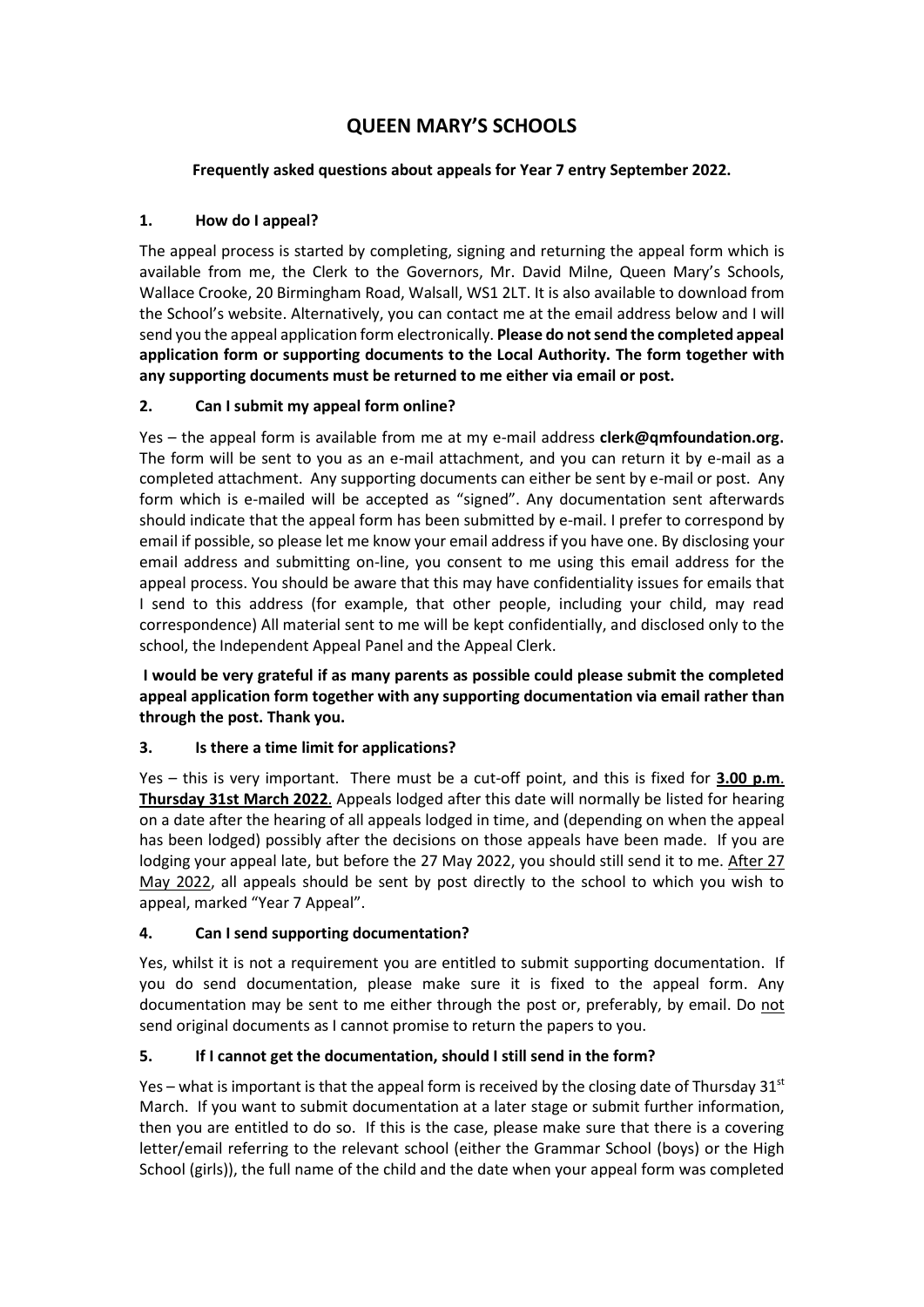and sent. This will help me to collate the papers together. You must also let me have any additional evidence no later than 5 school days before the hearing in order that I can send it to the panel. Any material brought to the hearing will be considered only with the permission of the panel.

# **6. What is meant by "Grounds for Appeal" on the Appeal form?**

You should set out here your reasons why you feel your child should be allowed into the school. There are no set rules for what it is to be said here, and you can say anything you wish as to why you would like your child to be admitted. You can attach additional sheets if there is not enough room. It is helpful, however, for the Independent Appeal Panel to know in advance what points you would like to make.

# **7. What happens to the material sent?**

The material (including the form and supporting evidence) will be retained securely by me and will be copied and sent to the appeal clerk and the panel, and to the Head Teacher who will be at the hearing. After the hearing, the appeal panel and Head Teacher's papers will be securely shredded whilst the appeal clerk and myself retain the papers securely for two years.

# **8. What happens after the appeal form has been sent?**

I collect the paperwork together and work out how many appeals have been received. If this year is similar to past years, there are likely to be a large number of appeals lodged. I will then work out with the Independent Appeal Panel dates when the appeals will be set for the hearing of the appeals. I will then notify you.

# **9. Will you acknowledge receipt of my appeal form?**

Yes. I try to do this within 2 working days of receiving the appeal notice, but if you have not heard from me after 5 days please contact me.

# **10. Who hears the appeals?**

There is an Independent Appeal Panel set up to deal with the appeals. The Appeal Panel consists of three people who have received specialist training on the appeal process. None of them is in any way connected to the school, and the appeal hearing has the benefit of advice from an independent Clerk (not me) so that the hearing is as fair as possible.

# **11. When will the appeals be heard?**

The appeals are normally heard during May or June, but this will depend on the availability of the panel and the representatives from the schools. The precise time of the appeal will be sent to you in due course. You will be given at least 10 days' notice of the appeal. Because of the difficulty of arranging the appeals, requests for specific dates or times will be granted only in exceptional circumstances. **Last year the appeals for both the Grammar School and the High School were heard remotely via video/online link. I anticipate that appeals for both Schools this year will once again be heard remotely. If you are going to have difficulty in accessing an online meeting, please let me know immediately by letter/email.** The situation is subject to change and I will inform you of the arrangements as soon as they are confirmed by the Local Authority.

# **12. What is the "school's statement"?**

The school prepares two statements - a general one, and one specific to your child. These are sent to you and the Appeal Panel. The general one explains how the process works and is sent to all people who appeal. The specific statement gives details of your child's performance, and why your child has not been offered a place. It is sent to the Appeal Panel and to you.

# **13. What happens at the appeal hearing?**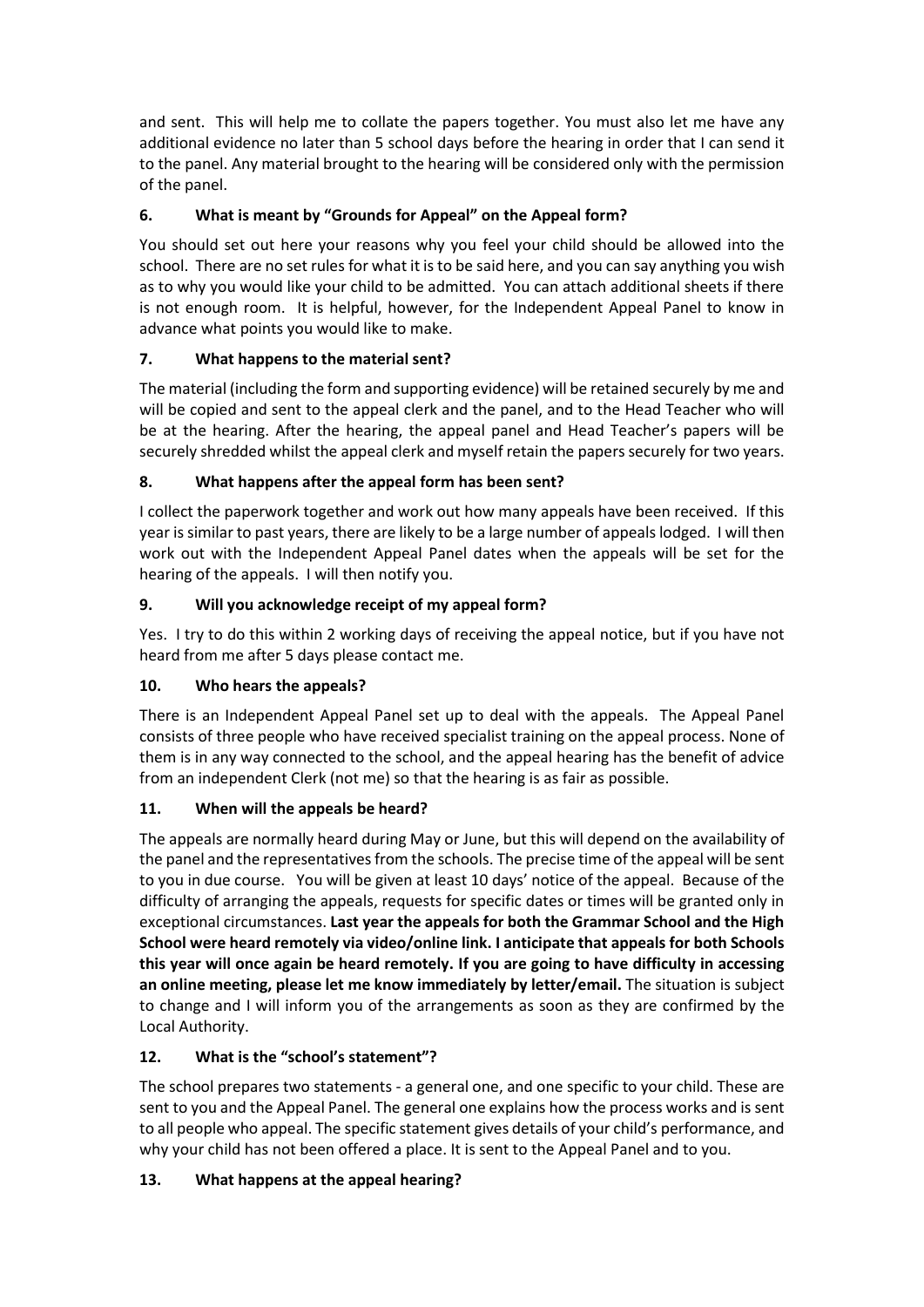The Appeal Panel will have been sent the appeal form, together with any supporting documents, and will also know your child's result, and where your child came in the ranking order. It will not have your child's actual test papers. Before the hearing, I will have sent you the school's statements.

In the unlikely event of the appeals being heard 'in person', all parents shall be invited to attend an initial meeting at which the school's general statement will be read out and at which parents will have the opportunity to ask questions about the *process and the examination* (but not about your child's performance). The specific statement relating to your child will not be read out in public and therefore no one else will know how your child performed in the entrance examination.

The formal Hearing of your child's appeal will then follow (possibly on another day) and to which you will be invited. At the Hearing you will be able to present your case to the Appeal Panel and to ask any questions you may have of the Head Teacher (or a representative) and make comments. You will be given the opportunity to address the panel and to put forward reasons why you think your child should be admitted to the School.

Please note that should the appeals proceed either via video/online link (and which is extremely likely), the School's general statement will be presented at the Hearing itself. The earlier meeting to which all parents are invited will not take place.

### **14. Do I have to attend the hearing?**

No. You can allow the Appeal Panel to consider the appeal form and any supporting documents. The Panel will consider the appeal on the papers provided and will not refuse an appeal simply because you were not there. If you do not intend to come to the hearing, it would be helpful if you could please let me know.

### **15. How long will the hearing last?**

Normally hearings last about 20 minutes, but this is by way of guidance only. Everyone has to be given the opportunity of a fair hearing. If it appears that the hearing is going to take some time, then it is open to the Appeal Panel to decide to hear it on another day.

### **16. Can I be represented at the hearing?**

Yes. There is nothing to stop you bringing a friend or a representative to help you, but you are not expected to do so. If you do wish to bring somebody with you, it would be helpful if you could please let me know in advance.

### **17. Should I bring my child?**

Normally the Panel will not expect you to bring your child. Indeed, it is generally thought better not to do so.

#### **18. Where will the appeal hearing be heard?**

If the appeal hearing takes place in person, and not remotely, it will be held at a neutral venue, such as a local hotel, which will have easy access for people by car or public transport. I will make the arrangements when I know how many appeals will be listed.

### **19. What do I do if I have difficulties understanding the hearing or getting to the hearing?**

If you have difficulty understanding English, or if you have a physical difficulty attending the hearing, then let me know as soon as possible, so that appropriate arrangements can be made. **Please let me know immediately if you will require the services of an Interpreter at the appeal. Please let me know immediately if you are unable to attend an online/remote appeal hearing.**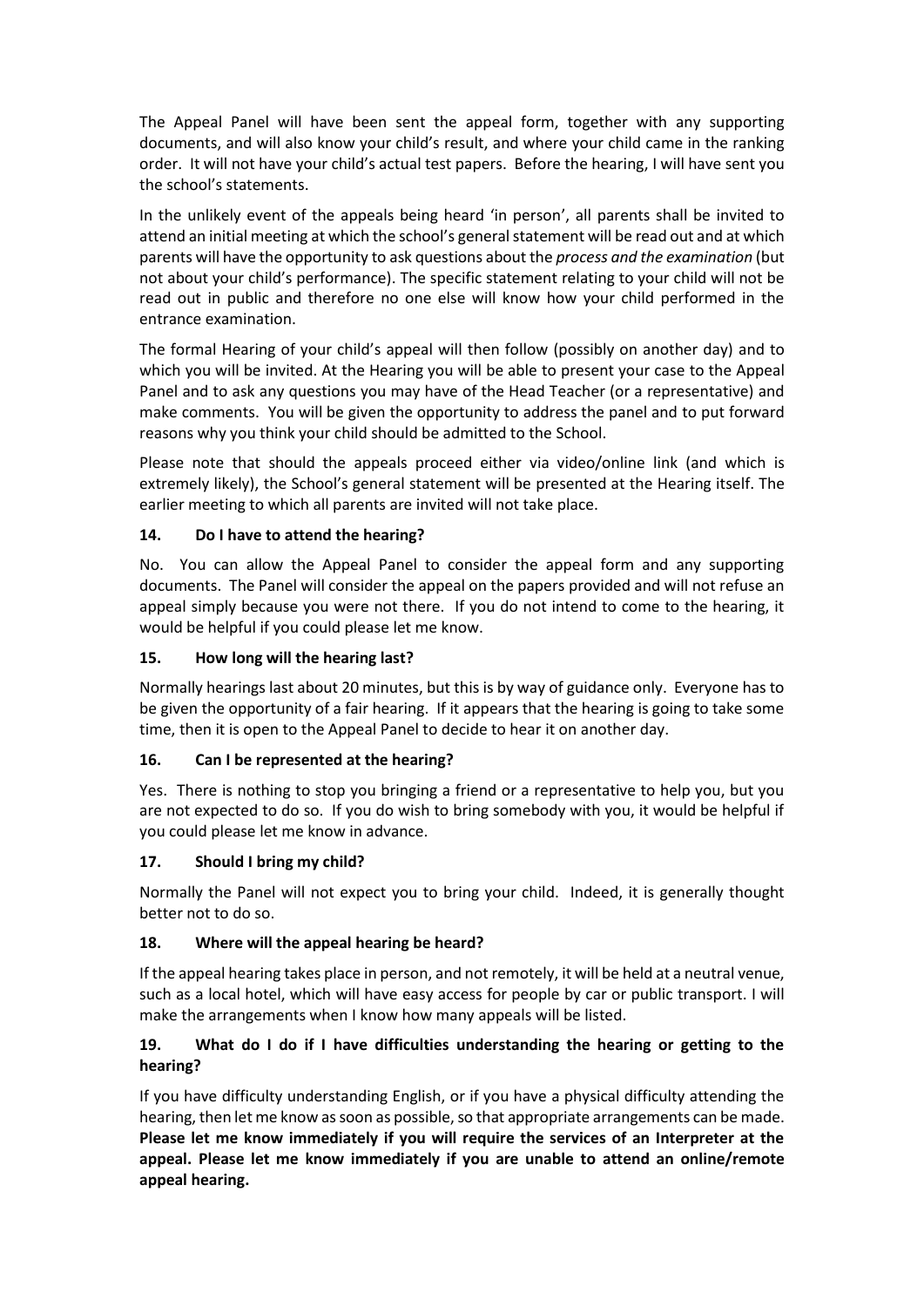### **20. Why has my child not been successful?**

The Mercian Academy Trust is the Admissions Authority and has delegated responsibility for admission appeals to the individual schools which have set out in the Admission Arrangements the basis on which the pupils are admitted to the school. This is on the results of the entrance examinations, and pupils are offered places in strict order of merit. Your child has not been admitted because other pupils have performed better in the examination.

### **21. How many pupils are admitted each year?**

At the present time there are 150 pupils who are admitted to the High School (the girls' school) and 180 to the Grammar School (the boys' school). This is the maximum number of available places at either School and which is governed by available space and the resources of each School.

### **22. What makes a successful appeal?**

It is not possible to say what will make an appeal successful. Anything that you wish to say to the Appeal Panel will be taken into account. From experience of previous years, however, and bearing in mind what has been said before, some of the following things have been raised but have **not** been successful –

- your preference for the school and everything it represents;
- your desire for single sex education;
- that you live near to the school;
- that your child is generally very bright and would be a credit to the school;
- your child was nervous in the entrance tests and did not perform as well as might have been expected;
- your child was ill on the examination day (this is because there are provisions to hold the test on another day);
- your child is close to the last automatic place;
- that you have family or other connections with the school.

However, please note that you are still entitled to make these points if you think that they are relevant. The panel must undertake a two-stage process of weighing up the prejudice to the school by admitting more pupils, against the prejudice caused to your child.

Please note that there are procedures for special arrangements to be made for taking the examination if your child has Special Educational Needs or a disability.

Please bear in mind, however, that the school's Admission Policy states that places will be awarded based on the performance in the entrance examinations only.

### **23. What happens after the Appeal?**

The Panel will hear all appeals before anyone is notified of the Panel's decision. The Clerk to the Appeal Panel will then write to you with the Panel's decision. The letter will show the reasons why the Panel has reached its decision. This will usually be sent within 5 school days.

### **24. What if I have further questions?**

Please contact me if you have any further questions. Further information about the legal position regarding appeals and the process can be obtained via the Department for Education website, which can also provide a copy of the School Admission Appeals Code:

<https://www.gov.uk/government/organisations/department-for-education>

David Milne,